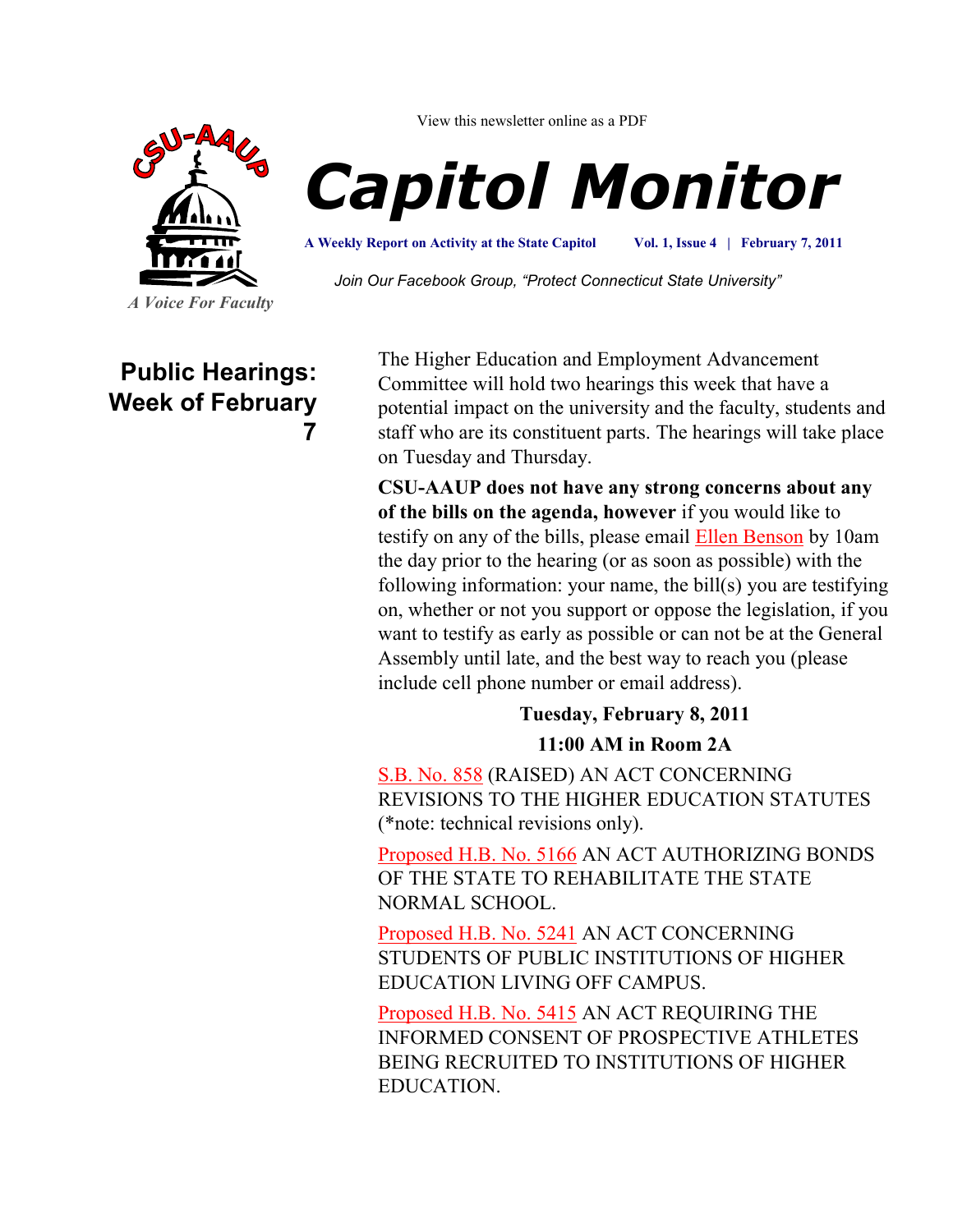#### [Proposed H.B. No. 5419](http://www.cga.ct.gov/asp/cgabillstatus/cgabillstatus.asp?selBillType=Bill&bill_num=HB05419&which_year=2011) AN ACT CONCERNING CONNECTICUT PROMISE ZONES.

#### [Proposed H.B. No. 5886](http://www.cga.ct.gov/asp/cgabillstatus/cgabillstatus.asp?selBillType=Bill&bill_num=HB05886&which_year=2011) AN ACT INCREASING ACCESS TO HIGHER EDUCATION FOR INMATES.

### **Thursday, February 10, 2011 11:00 AM in Room 1E**

[S.B. No. 847](http://www.cga.ct.gov/asp/cgabillstatus/cgabillstatus.asp?selBillType=Bill&bill_num=SB00847&which_year=2011) (RAISED) AN ACT CONCERNING THE ELIMINATION OF SEXUAL VIOLENCE ON COLLEGE CAMPUSES.

[H.B. No. 6050](http://www.cga.ct.gov/asp/cgabillstatus/cgabillstatus.asp?selBillType=Bill&bill_num=HB06050&which_year=2011) (RAISED) AN ACT CONCERNING THE DEVELOPMENT OF THE CREATIVE ECONOMY.

[H.B. No. 6231](http://www.cga.ct.gov/asp/cgabillstatus/cgabillstatus.asp?selBillType=Bill&bill_num=HB06231&which_year=2011) (RAISED) AN ACT CONCERNING PUBLIC INSTITUTION OF HIGHER EDUCATION SYSTEM TRANSFER AND ARTICULATION AGREEMENTS.

## **Bills: Week of January 31**

*"I support or oppose one of these bills; what should I do?"*

- 1. Write to your legislators! Find them [here.](http://www.congressweb.com/cweb4/index.cfm?orgcode=BGAUP)
- 2. [Track](http://www.cga.ct.gov/aspx/CGAPublicBillTrack/Register.aspx) the bill so you know when public hearings are scheduled.

The following list of bills have been identified by our lobbying firm, Betty Gallo  $& Co$ , as having a potential impact on our members. **CSU-AAUP and our lobbying firm will follow the progress of the bills throughout the session and alert you if and when action is needed**. CSU-AAUP is distributing this information so that our members understand what actions are being proposed, but please keep in mind that these are only proposals.

#### **The following bills have been raised, meaning they have been referred to a committee and there will be a public hearing scheduled:**

#### HB 6255 *AN ACT CONCERNING THE CONNECTICUT STATE UNIVERSITY SYSTEM*

*Statement of Purpose:* To study issues concerning the Connecticut State University System

\* There is no language yet; the number is being used as a placeholder for language to be crafted later (called a "dummy bill")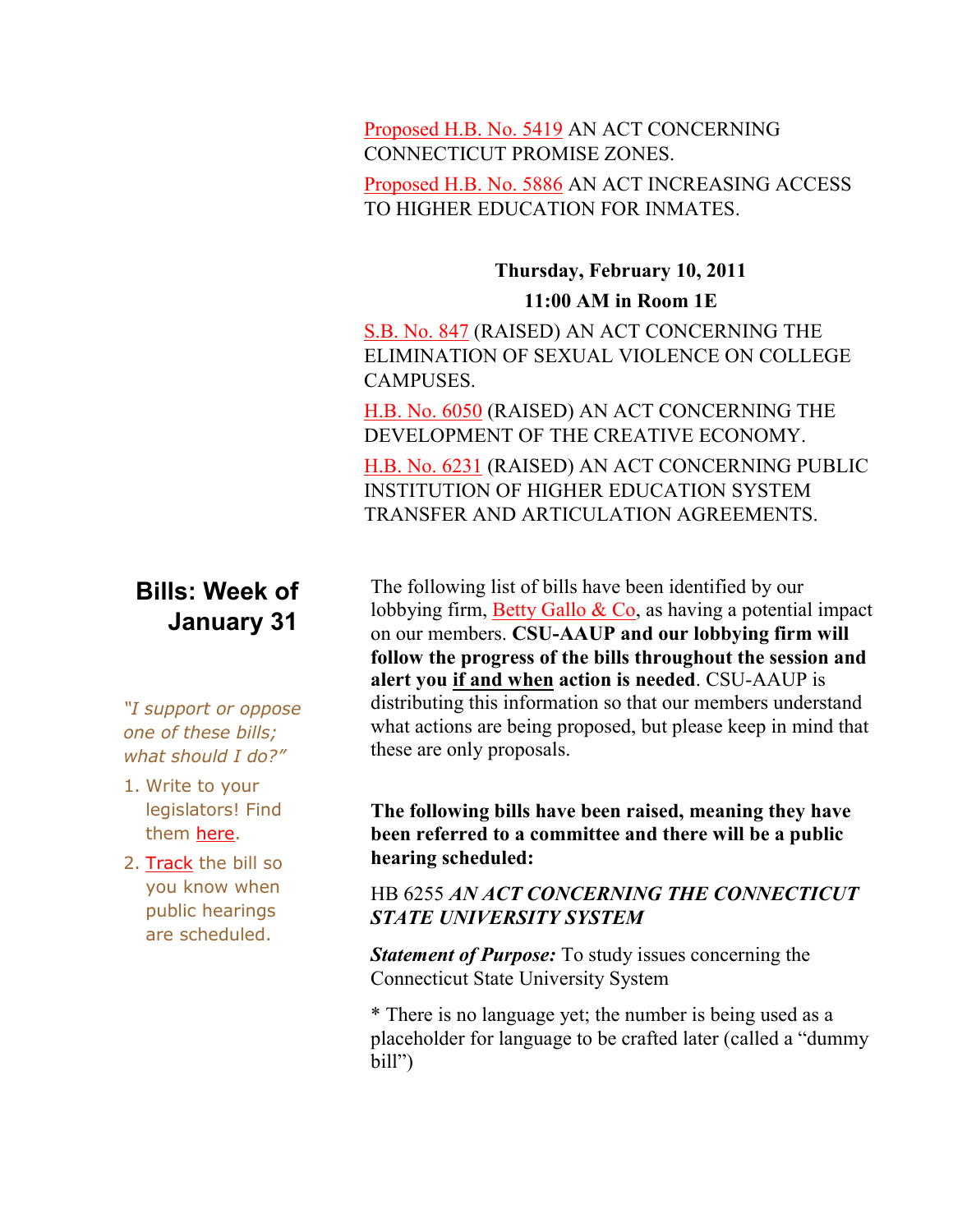#### HB 6256 *AN ACT CONCERNING WORKFORCE DEVELOPMENT*

*Statement of Purpose:* To study issues concerning workforce development.

\* There is no language yet; the number is being used as a placeholder for language to be crafted later (called a "dummy bill")

#### HB 6257 *[AN ACT CONCERNING A STRATEGIC PLAN](http://www.cga.ct.gov/2011/TOB/H/2011HB-06257-R00-HB.htm)  [FOR HIGHER EDUCATION](http://www.cga.ct.gov/2011/TOB/H/2011HB-06257-R00-HB.htm)*

*Statement of Purpose:* To require the development and implementation of a strategic master plan for higher education that identifies short and long-term state goals for higher education and includes benchmarks for achieving such goals.

#### SB 857 *AN ACT CONCERNING HIGHER EDUCATION*

*Statement of Purpose:* To require a study of issues concerning higher education.

\* There is no language yet; the number is being used as a placeholder for language to be crafted later (called a "dummy bill")

#### SB 858 *[AN ACT CONCERNING REVISIONS TO THE](http://www.cga.ct.gov/2011/TOB/S/2011SB-00858-R00-SB.htm)  [HIGHER EDUCATION STATUTES](http://www.cga.ct.gov/2011/TOB/S/2011SB-00858-R00-SB.htm)*

*Statement of Purpose:* To require a study of issues concerning revisions to the higher education statutes and to make technical corrections to such statutes.

#### **The following bill has been proposed:**

#### SB 288 *[AN ACT REQUIRING A STUDY OF THE](http://www.cga.ct.gov/2011/TOB/S/2011SB-00288-R01-SB.htm)  [DELIVERY OF INFORMATION TECHNOLOGY](http://www.cga.ct.gov/2011/TOB/S/2011SB-00288-R01-SB.htm)  [SERVICES TO PUBLIC INSTITUTIONS OF HIGHER](http://www.cga.ct.gov/2011/TOB/S/2011SB-00288-R01-SB.htm)  [EDUCATION](http://www.cga.ct.gov/2011/TOB/S/2011SB-00288-R01-SB.htm)*

*Statement of Purpose:* To study the information technology services provided to public institutions of higher education and examine whether changes or improvements to such services can be achieved.